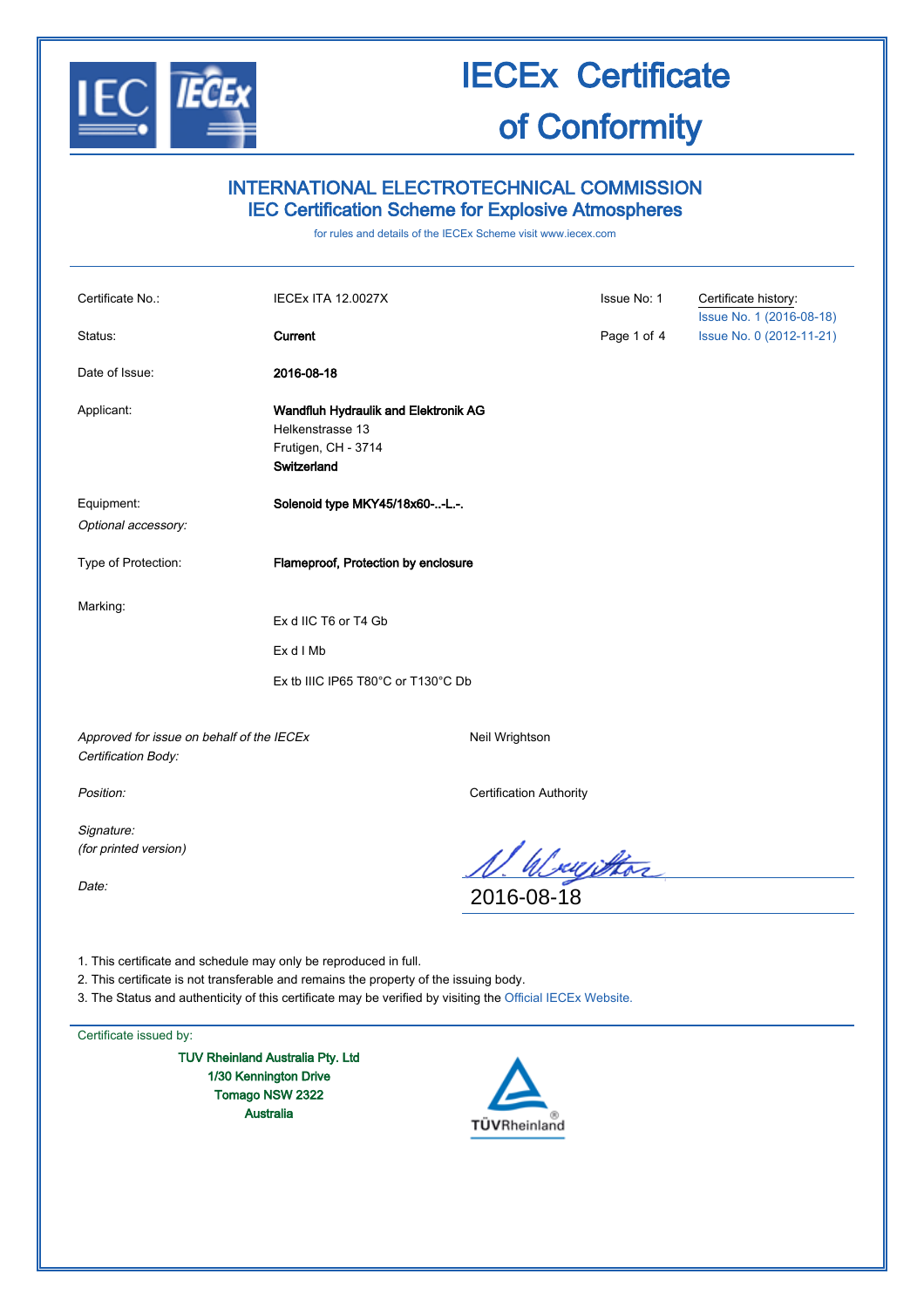

| Certificate No: | <b>IECEX ITA 12.0027X</b>                                                                      | Issue No: 1 |
|-----------------|------------------------------------------------------------------------------------------------|-------------|
| Date of Issue:  | 2016-08-18                                                                                     | Page 2 of 4 |
| Manufacturer:   | Wandfluh Hydraulik and Elektronik AG<br>Helkenstrasse 13<br>Frutigen, CH - 3714<br>Switzerland |             |
|                 |                                                                                                |             |

Additional Manufacturing location(s):

This certificate is issued as verification that a sample(s), representative of production, was assessed and tested and found to comply with the IEC Standard list below and that the manufacturer's quality system, relating to the Ex products covered by this certificate, was assessed and found to comply with the IECEx Quality system requirements. This certificate is granted subject to the conditions as set out in IECEx Scheme Rules, IECEx 02 and Operational Documents as amended.

#### STANDARDS:

The electrical apparatus and any acceptable variations to it specified in the schedule of this certificate and the identified documents, was found to comply with the following standards:

| IEC 60079-0: 2007-10<br>Edition:5 | Explosive atmospheres - Part 0: Equipment - General requirements                     |
|-----------------------------------|--------------------------------------------------------------------------------------|
| IEC 60079-1: 2007-04<br>Edition:6 | Explosive atmospheres - Part 1: Equipment protection by flameproof enclosures "d"    |
| IEC 60079-31 : 2008<br>Edition:1  | Explosive atmospheres – Part 31: Equipment dust ignition protection by enclosure 't' |

This Certificate does not indicate compliance with electrical safety and performance requirements other than those expressly included in the

Standards listed above.

#### TEST & ASSESSMENT REPORTS:

A sample(s) of the equipment listed has successfully met the examination and test requirements as recorded in

Test Report:

DE/BVS/ExTR11.0070/00 DE/PTB/ExTR10.0020/00

Quality Assessment Report:

CH/SEV/QAR16.0001/00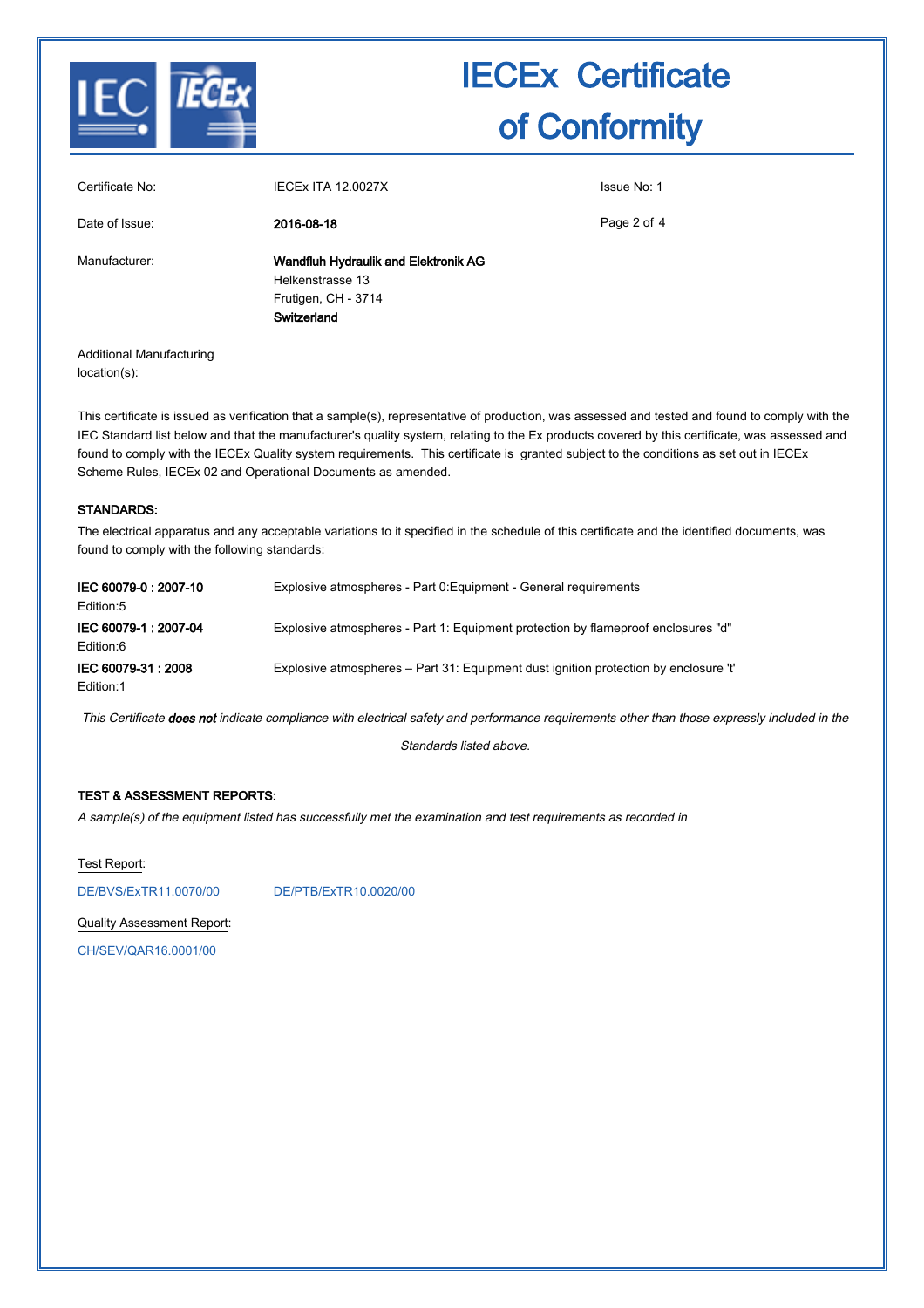

Certificate No: IECEx ITA 12.0027X Issue No: 1

Date of Issue: 2016-08-18

Page 3 of 4

Schedule

#### EQUIPMENT:

Equipment and systems covered by this certificate are as follows:

The solenoid, type MKY45/18x60-...-L..-…, designed to Flameproof Enclosure "d" type of protection is used for valve operation. It consists of a steel enclosure and the coil. The coil body is made from plastics and forms part of the flameproof wall. Connection is by means of a – separately certified – direct cable entry or a – separately certified – conduit system. (Note: Conduit system not allowed for group I.)

The solenoid is designed to be mounted on an armature tube. Together it functions as an electromechanical actuator unit for hydraulic valves. The solenoid must not be used "standalone" due to the danger of overheating.

Technical Data, Nomenclature and Special conditions of use: see Attachment.

#### CONDITIONS OF CERTIFICATION: YES as shown below:

Special conditions of use: see Attachment.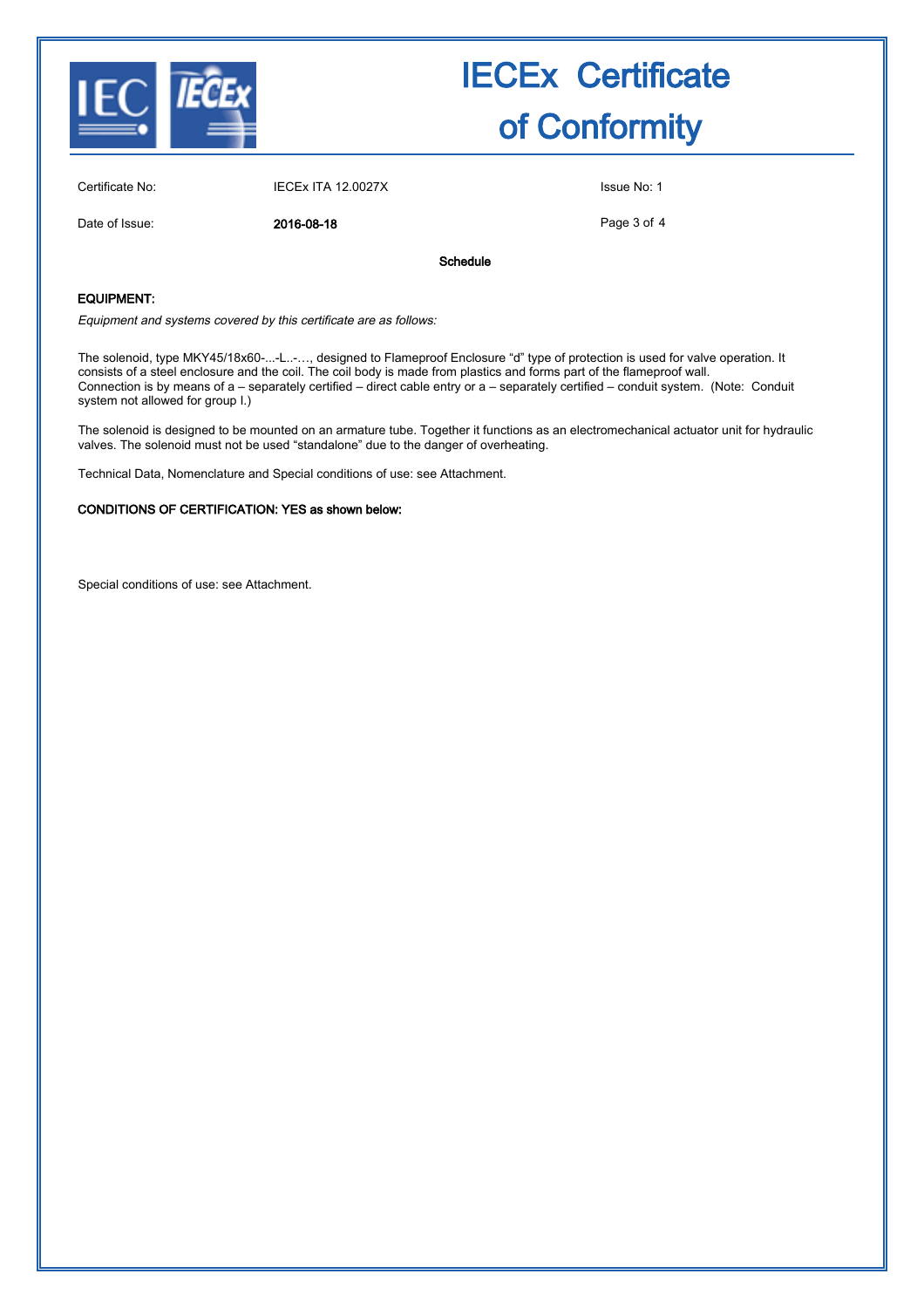

Certificate No: IECEX ITA 12.0027X ISSUE No: 1

Date of Issue: 2016-08-18

Page 4 of 4

#### DETAILS OF CERTIFICATE CHANGES (for issues 1 and above):

Change of QAR provider to IECEx CB ElectroSuisse

Correction of name of applicant and manufacturer to Wandfluh Hydraulik and Elektronik AG

#### Annex:

IECEx Certificate 12.0027X-1 Annex.pdf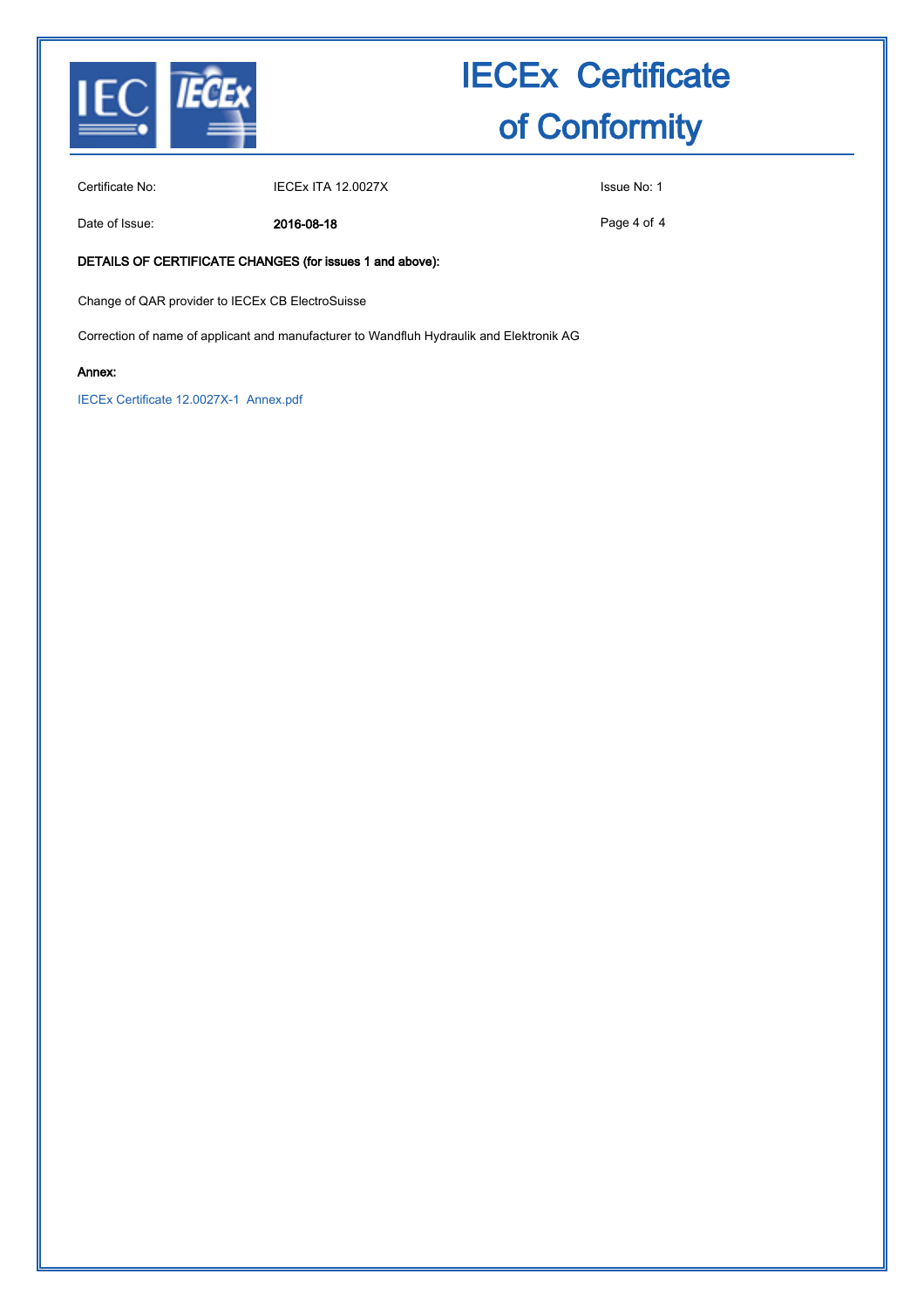



**Annexe for Certificate No.: IECEx ITA 12.0027X Issue No.: 1**

### **Description:**

The solenoid, type MKY45/18x60-...-L..-..., designed to Flameproof Enclosure "d" type of protection is used for valve operation. It consists of a steel enclosure and the coil. The coil body is made from plastics and forms part of the flameproof wall.

Connection is by means of a:

– separately certified direct cable entry or a

– separately certified conduit system. (Note: Conduit system not allowed for group I).

The solenoid is designed to be mounted on an armature tube. Together it functions as an electromechanical actuator unit for hydraulic valves. The solenoid must not be used "standalone" due to the danger of overheating.

#### **Technical Data:**

**Group I** 

| <b>Rated voltage</b>             | <b>Rated power</b> | <b>Ambient temperature</b>          |
|----------------------------------|--------------------|-------------------------------------|
| <b>Standard variant</b>          |                    |                                     |
| 12 VDC $\leq$ UN $<$ 20 VDC      | $\leq 9$ Watt      | $-25 °C  +80 °C$                    |
| $12$ VDC $\leq$ UN $<$ 20 VDC    | $\leq$ 12 Watt     | $-25^{\circ}$ C $ + 70^{\circ}$ C   |
| $12$ VDC $\leq$ UN $<$ 20 VDC    | $\leq$ 15 Watt     | $-25 °C  +60 °C$                    |
| $12$ VDC $\leq$ UN $<$ 20 VDC    | $\leq$ 18 Watt     | $-25^{\circ}$ C $$ +50 $^{\circ}$ C |
| $12$ VDC $\leq$ UN $<$ 20 VDC    | $\leq$ 21 Watt     | $-25 °C  +40 °C$                    |
| 20 - 230 VDC / 24 - 230 V VAC    | $\leq 9$ Watt      | $-25 °C  +90 °C$                    |
| 20 - 230 VDC / 24 - 230 V VAC    | $\leq$ 12 Watt     | $-25 °C  +80 °C$                    |
| 20 - 230 VDC / 24 - 230 V VAC    | $\leq$ 15 Watt     | $-25 °C  +70 °C$                    |
| 20 - 230 VDC / 24 - 230 V VAC    | $\leq$ 18 Watt     | $-25 °C  +60 °C$                    |
| 20 - 230 VDC / 24 - 230 V VAC    | $\leq$ 21 Watt     | $-25$ °C $$ +50 °C                  |
| <b>Variant M224</b>              |                    |                                     |
| $12$ VDC $\leq$ UN $\leq$ 20 VDC | $\leq 9$ Watt      | $-40 °C  +80 °C$                    |
| 12 VDC $\leq$ UN $<$ 20 VDC      | $\leq$ 12 Watt     | $-40 °C  +70 °C$                    |
| 12 VDC $\leq$ UN $<$ 20 VDC      | $\leq$ 15 Watt     | $-40 °C  +60 °C$                    |
| $12$ VDC $\leq$ UN $<$ 20 VDC    | $\leq$ 18 Watt     | $-40 °C  +50 °C$                    |
| $12$ VDC $\leq$ UN $<$ 20 VDC    | $\leq$ 21 Watt     | $-40 °C$ +40 °C                     |
| 20 - 230 VDC / 24 - 230 V VAC    | $\leq 9$ Watt      | $-40 °C  +90 °C$                    |
| 20 - 230 VDC / 24 - 230 V VAC    | $\leq$ 12 Watt     | $-40 °C  +80 °C$                    |
| 20 - 230 VDC / 24 - 230 V VAC    | $\leq$ 15 Watt     | $-40 °C  +70 °C$                    |
| 20 - 230 VDC / 24 - 230 V VAC    | $\leq$ 18 Watt     | $-40 °C  +60 °C$                    |
| 20 - 230 VDC / 24 - 230 V VAC    | $\leq$ 21 Watt     | $-40 °C  +50 °C$                    |

Frequency 50 to 60Hz

This form is identified as QMA-HAE-08-710 Issued 2014-05-19 Page 1 of 4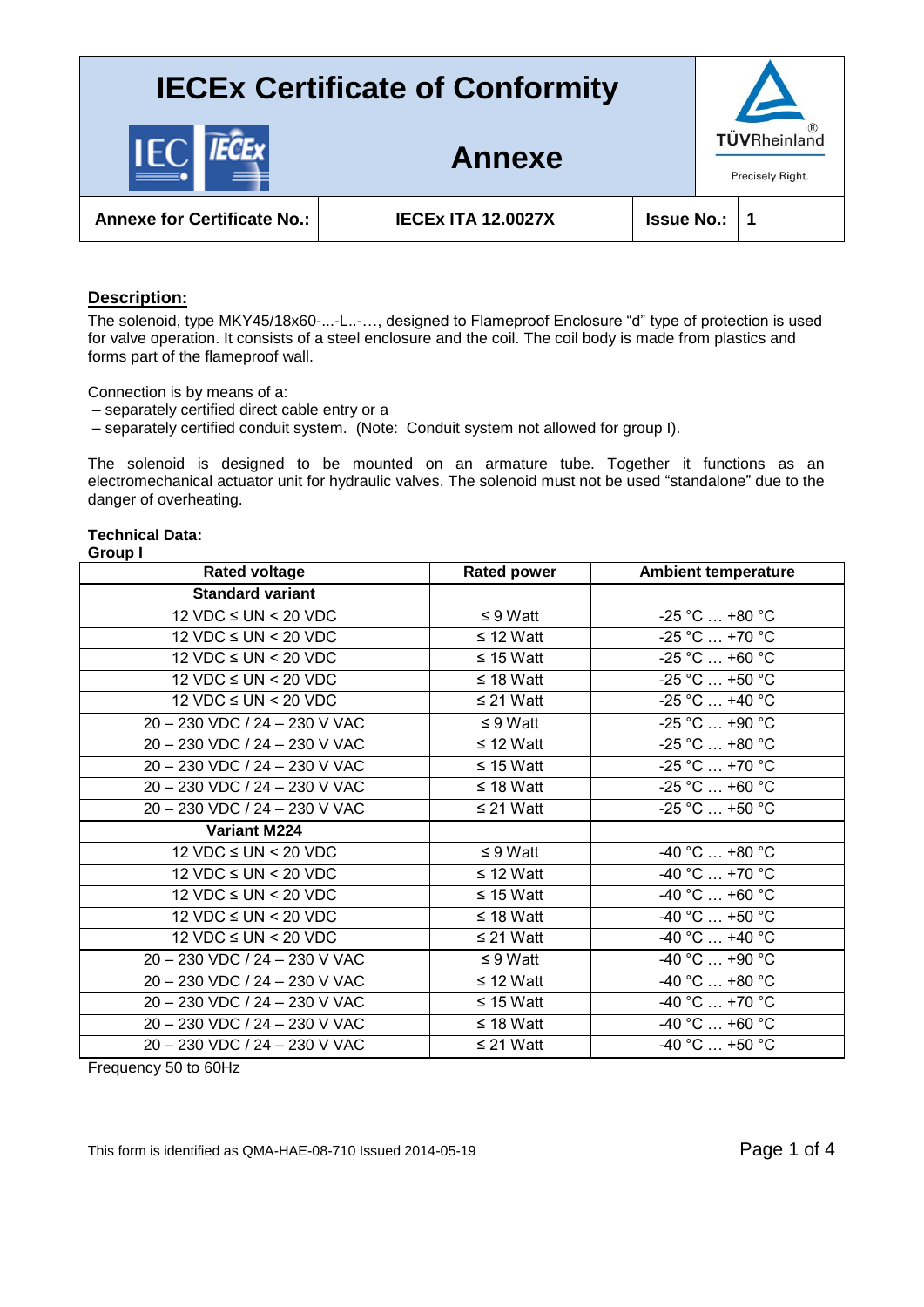

## **Annexe**



**Annexe for Certificate No.: IECEx ITA 12.0027X Issue No.: 1**

**Group II / Group III** 

| <b>Rated voltage</b>                                    | <b>Ambient</b>                     | <b>Rated power</b> | Temperature class /               |  |
|---------------------------------------------------------|------------------------------------|--------------------|-----------------------------------|--|
|                                                         | temperature                        |                    | <b>Surface temperature</b>        |  |
| $DC \geq 12V$                                           | $-40^{\circ}$ C - $+40^{\circ}$ C  | $\leq$ 8W          | T6 / T80°C                        |  |
| $\epsilon$                                              | $-40^{\circ}$ C - $+80^{\circ}$ C  | $\leq 9W$          | T4 / T130°C                       |  |
| $\epsilon$                                              | $-40^{\circ}$ C - +70 $^{\circ}$ C | ≤ 12W              | T4 / T130°C                       |  |
| $\epsilon$                                              | $-40^{\circ}$ C - $+60^{\circ}$ C  | ≤ 15 $W$           | T4 / T130°C                       |  |
| $\epsilon\epsilon$                                      | $-40^{\circ}$ C - $+50^{\circ}$ C  | ≤ 18W              | T4 / T130°C                       |  |
| $\epsilon\epsilon$                                      | $-40^{\circ}$ C - $+40^{\circ}$ C  | ≤ 21 $W$           | T4 / T130°C                       |  |
|                                                         |                                    |                    |                                   |  |
| $DC \geq 12V$                                           | $-40^{\circ}$ C - $+40^{\circ}$ C  | $\leq 9W$          | T6 / T80°C                        |  |
| $AC \geq 24V$                                           |                                    |                    |                                   |  |
| $\epsilon$                                              | $-40^{\circ}$ C - $+90^{\circ}$ C  | $\leq 9W$          | T4 / T130°C                       |  |
| $\epsilon$                                              | $-40^{\circ}$ C - $+80^{\circ}$ C  | ≤ 12W              | T4 / T130°C                       |  |
| 66                                                      | $-40^{\circ}$ C - +70 $^{\circ}$ C | ≤ 15 $W$           | T4 / T130°C                       |  |
| $\epsilon$                                              | $-40^{\circ}$ C - $+60^{\circ}$ C  | ≤ 18W              | T4 / T130°C                       |  |
| $\epsilon\epsilon$                                      | $-40^{\circ}$ C - $+50^{\circ}$ C  | ≤ 21 $W$           | T4 / T130°C                       |  |
|                                                         |                                    |                    |                                   |  |
| Protection against contact, foreign<br>bodies and water |                                    |                    | IP65 in accordance with IEC 60529 |  |

#### **Nomenclature:**

| M |  | .<br>−™ | 0.60<br>-uov<br>גסו | XXX- | LXX- | www<br>ᄉᄉᄉ | <b>WWWW</b><br>^^^^ | 11 A |
|---|--|---------|---------------------|------|------|------------|---------------------|------|
|   |  |         |                     |      |      |            |                     |      |

| 1.  | Design                | mobile                                          | M        |
|-----|-----------------------|-------------------------------------------------|----------|
| 2.  | Electrical junction   | Klemmkasten (junction Box)                      | K        |
| 3.  | Protection            | flameproof encapsulation                        | Υ        |
| 4.  | Size                  | Housing width in mm                             | 45       |
| 5.  | Armature tube         | Diameter x length in mm                         | 18x60    |
| 6.  | Voltage               | $G = Direct Current$<br>$R =$ Alternate Current | e.g. G24 |
| 7.  | Nominal Power in Watt | L+Power                                         | e.g. L15 |
| 8.  | Thread of cable gland | <b>blank</b> = $M20x1.5$                        | M187     |
|     |                       | <b>M187</b> = $\frac{1}{2}$ NPT                 |          |
| 9.  | Lowest ambient temp   | blank: -25 °C (Standard)<br>$-40 °C$<br>M224    | M224     |
|     |                       |                                                 |          |
| 10. | Revision              | # Index consecutively numbered                  | e.g. #2  |

This form is identified as QMA-HAE-08-710 Issued 2014-05-19 Page 2 of 4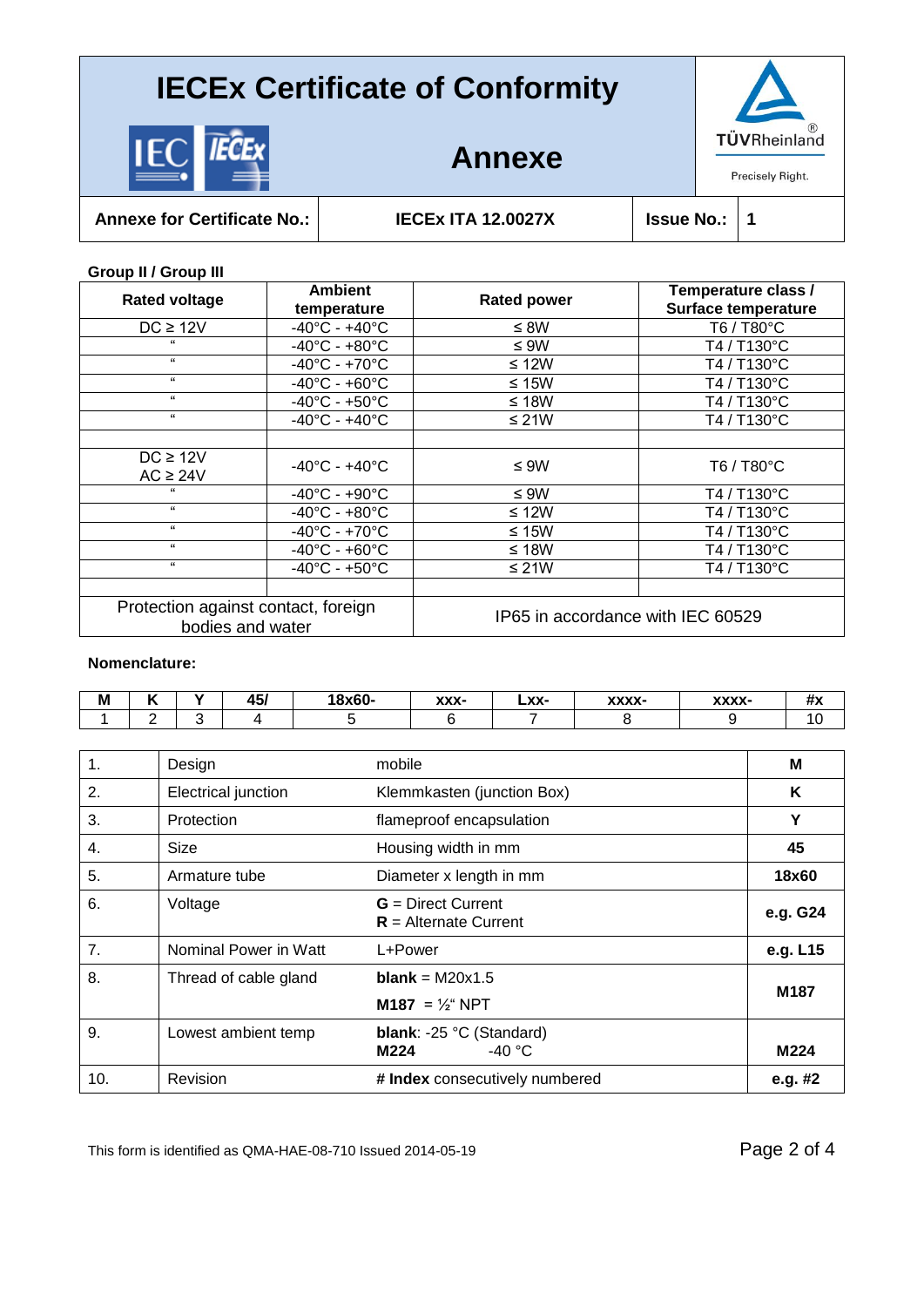**Annexe**

**Annexe for Certificate No.: IECEx ITA 12.0027X Issue No.: 1**

## **Conditions of Certification pertaining to Issue 0 of this Certificate:**

- 1. Each solenoid must be provided on the line side with a short-circuit protection in the form of a fuse designed to meet the solenoid current rating (max. 3xIrated in compliance with IEC 60127-2-1) or a thermal overload trip with instantaneous short-circuit and thermal release (adjusted to match the current rating). For details, see instructions for operation.
- 2. Only a suitable separately certified cable gland or a suitable separately certified conduit sealing device can be utilised. (Conduit not applicable to group I)
- 3. Should a suitable separately certified conduit sealing device be utilised, the sealing device must be installed immediately adjacent to the equipment

### **Drawing list pertaining to Issue 0 of this Certificate:**

#### **Manufacturer's Documents**

| Title:                                                                        | Drawing No.: | Rev.<br>Level: | Date:      |  |
|-------------------------------------------------------------------------------|--------------|----------------|------------|--|
| Artikelstückliste (2 sheets)                                                  | 263.6457     | 8              | 2012-08-29 |  |
| <b>Technical Description of Solenoid Coils</b><br>MKY45/18x60--L.-. (8 pages) |              | 01             | 2012-08-02 |  |
| Ex Scheibe                                                                    | 212.1664     | 07             | 2012-08-22 |  |
| MKY45/18x60 (2 sheets)                                                        |              |                |            |  |
| Ex Spulenkörper                                                               | 201.4004     | 01             | 2012-08-29 |  |
| MKY45/18x60 (1 sheet)                                                         |              |                |            |  |
| Ex Verschlussschraube                                                         | 239.2119     | 06             | 2012-08-29 |  |
| MKY45/18x60 (2 sheets)                                                        |              |                |            |  |
| Magnetspule komplett                                                          | 263.6        | 06             | 2012-08-22 |  |
| MKY45/18x60 (2 sheets)                                                        |              |                |            |  |
| Ex Gehäuse 4kt                                                                | 088.1805     | 11             | 2012-08-29 |  |
| MKY45/18x60 (3 sheets)                                                        |              |                |            |  |
| Ex Gehäuse 4kt                                                                | 088.1806     | 11             | 2012-08-29 |  |
| MKY45/18x60-M187 (3 sheets)                                                   |              |                |            |  |
| Typenschild ATEX+IECEx+MINING                                                 | TS MKY45 AUS | 01             | 2012-09-25 |  |
| MKY45/18x60                                                                   |              |                |            |  |

This form is identified as QMA-HAE-08-710 Issued 2014-05-19 Page 3 of 4